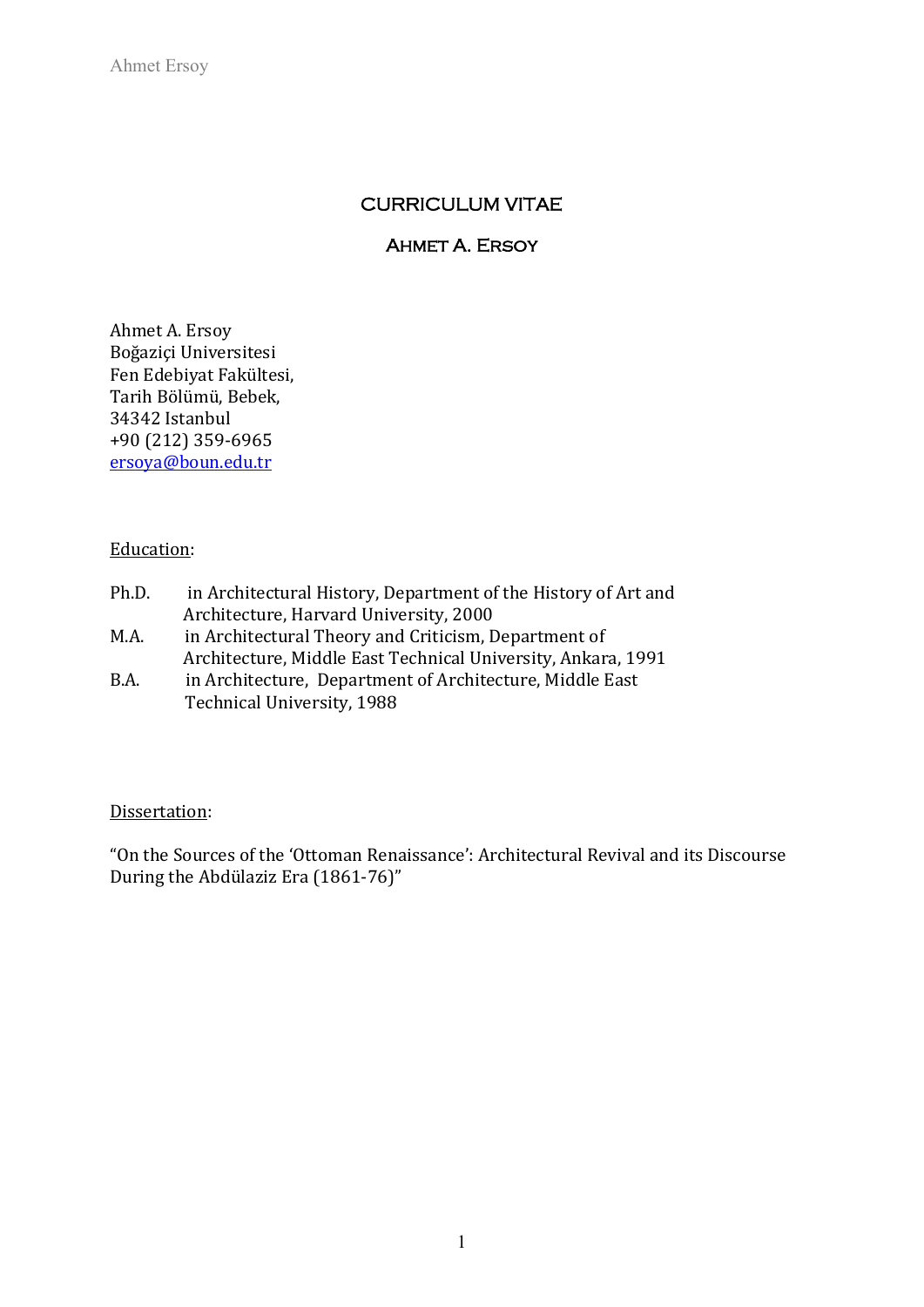### Academic Grants and Awards:

| 2018    | Visiting Lecturer, EHESS (Ecole des Hautes Etudes en Sciences Sociales), |
|---------|--------------------------------------------------------------------------|
|         | Paris (February 2018)                                                    |
| 2017-18 | Fellow at Koç University Research Center for Anatolian Civilizations     |
| 2013-14 | Aga Khan Postdoctoral Fellow, Department of the History of Art and       |
|         | Architecture, Harvard University                                         |
| 2010    | (May-June) Guest Scholar, Getty Research Institute, LA                   |
| 2002    | J. Paul Getty Postdoctoral Fellowship in the History of Art and the      |
|         | <b>Humanities</b>                                                        |
| 1997-98 | Samuel H. Kress Foundation Dissertation Fellowship in the                |
|         | History of Art                                                           |
| 1997    | Aga Khan Research and Travel Grant                                       |
|         | Damon Dilley Research Grant                                              |
|         | Travel Grant from the Max van Berchem Foundation for the                 |
|         | presentation of a paper in the Tenth International Congress of           |
|         | Turkish Art held in Geneva, September 1995                               |
| 1995    | Mellon Fellowship for Dissertation Research                              |
| 1991-95 | Harvard Grant towards tuition                                            |
| 1991-93 | Harvard Grant towards stipend                                            |

### Publications:

Books:

Ahmet Ersoy, Vangelis Kechriotis and Maciej Gorny (eds), *Discourses of Collective Identity in Central and Southeastern Europe (1775-1945): Texts and Commentaries*, vol. III / I and vol. III / II (Budapest and New York: Central European University Press, 2010).

*Architecture and the Late Ottoman Historical Imaginary: Reconfiguring the Architectural Past in a Modernizing Empire* (Burlington VT: Ashgate Press, 2015).

# Articles:

with Deniz Türker, "The Hamidian Visual Archive (1876-1908): A User's Manual," in Rachel Goshgarian, Ilham Khuri-Makdisi and Ali Yaycıoğlu (eds), *Festschrift* for *Cemal Kafadar* (Boston: Academic Studies Press), forthcoming in 2020.

"Archive of Stone and Soil / Taşın Toprağın Arşivi," in Ekin Can Göksoy (ed), *Hollows and Mounds: A Take on Göbekli Tepe / Oyuklar ve Höyükler: Göbekli Tepe'ye Bir Bakış* (Istanbul: Ara Güler Müzesi, 2019): 184-191.

"The Sultan and His Tribe: Documenting Ottoman Roots in the Abdülhamid II Photographic Albums," in Bahattin Öztuncay and Özge Ertem (eds) *Ottoman Arcadia: The Hamidian Expedition to the Land of Tribal Roots (1886)* (Istanbul: ANAMED, 2018): 31-63.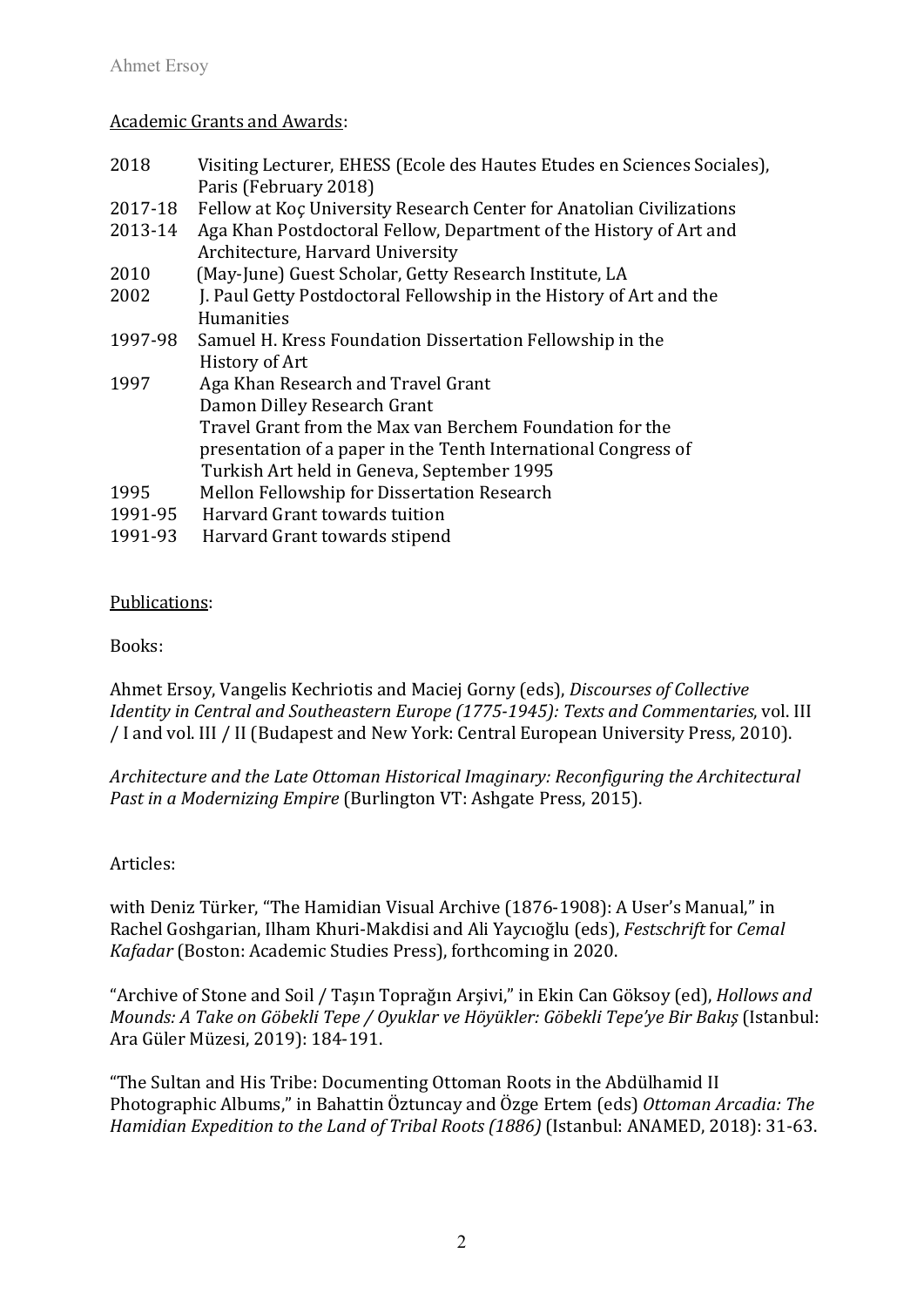"Camdaki Hafıza: Ahmed Rasim, Fotoğraf ve Zaman," *İstanbul Araştırmaları Yıllığı* 6 (2017): 193-203.

"Crafts, Ornament, and the Discourse of Cultural Survival in the Late Ottoman Empire," in *Journal of Decorative and Propaganda Arts,* 28, Turkey special issue (December, 2016): 44-63.

"Ottomans and the Kodak Galaxy: Archiving Everyday Life and Historical Space in Ottoman Illustrated Journals," in *History of Photography*, 40:3 (2016): 330-357.

"Mimarlık Tarihinde Şarkiyatçılığın Sonu ve Dolmabahçe," [Dolmabahçe and the End of Orientalism in Architectural History] in Bahar Kaya (ed) *Mekanın Hafızası: Dolmabahçe*  [Memory of Space: Dolmabahçe] (Istanbul: Bilgi University Press, 2016): 405-414.

"Mimarlık ve Geçmişin Cenderesi," *Arredamento Mimarlık* 285 (December, 2014): 76-78.

"Ottoman Gothic: Evocations of the Medieval Past in Late Ottoman Architecture," in Patrick J. Geary and Gábor Klaniczay (eds) *Manufacturing Middle Ages: Entangled History of Medievalism in Nineteenth-Century Europe* (Leiden: Brill, 2013): 217-238.

"Giriş / Introduction," in *Oryantalizmin 1001 Yüzü* / *1001 Faces of Orientalism* (Istanbul: Sakıp Sabancı Museum, 2013): 11-19.

"Topçular Kışlası ve Bir Kitlesel Tüketim Aracı Olarak Tarih," [Taksim Artillery Barracks and the Role of History as an Object of Mass Consumption] in *Toplumsal Tarih* 232 (April, 2013): 72-76.

"Osman Hamdi Bey and the Historiophile Mood: Orientalist Vision and the Romantic Sense of the Past in Late Ottoman Culture," in Reina Lewis, Mary Roberts and Zeynep İnankur (eds), *The Poetics and Politics of Place: Ottoman Istanbul and British Orientalism*  (Seattle and Istanbul: Pera Museum and University of Washington Press, 2011): 144- 155.

"Aykırı Binanın Saklı Kalfası: Hamidiye Camii ve Nikolaos Tzelepis," [Hidden Architect of A Contested Building: The Hamidiye Mosque and Nikolaos Tzelepis] in Hasan Kuruyazıcı and Eva Şarlak (eds) *Batılılaşan İstanbul'un Rum Mimarları* [Greek Architects of Istanbul in the Era of Westernization] (Istanbul: Zografyon Lisesi Mezunları Derneği, 2010): 104- 117.

"Başka Bir Darülfünun ve Kalfalığın Sonu, Yahut Sarkis Bey'in Rüyası / Sarkis Bey's Dream: An Alternative House of Sciences and the Fall of the Traditional Builder," in Hasan Kuruyazıcı (ed), *Batılılaşan İstanbul'un Ermeni Mimarları / Armenian Architects of Istanbul in the Era of Westernization* (Istanbul: Uluslararası Hrant Dink Vakfı Yayınları, 2010): 58-79.

"Şemseddin Sami: Turkish Lexicon;" "Afet İnan: Prolegomena to an Outline of Turkish History;" "Ömer Seyfeddin: Primo, the Turkish Child;" "Tevfik Fikret: Haluk's Credo;" and "Celadet Ali Bedirxan: The Kurdish Question, its Origins and Causes," in Ahmet Ersoy, Vangelis Kechriotis and Maciej Gorny (eds), *Discourses of Collective Identity in Central*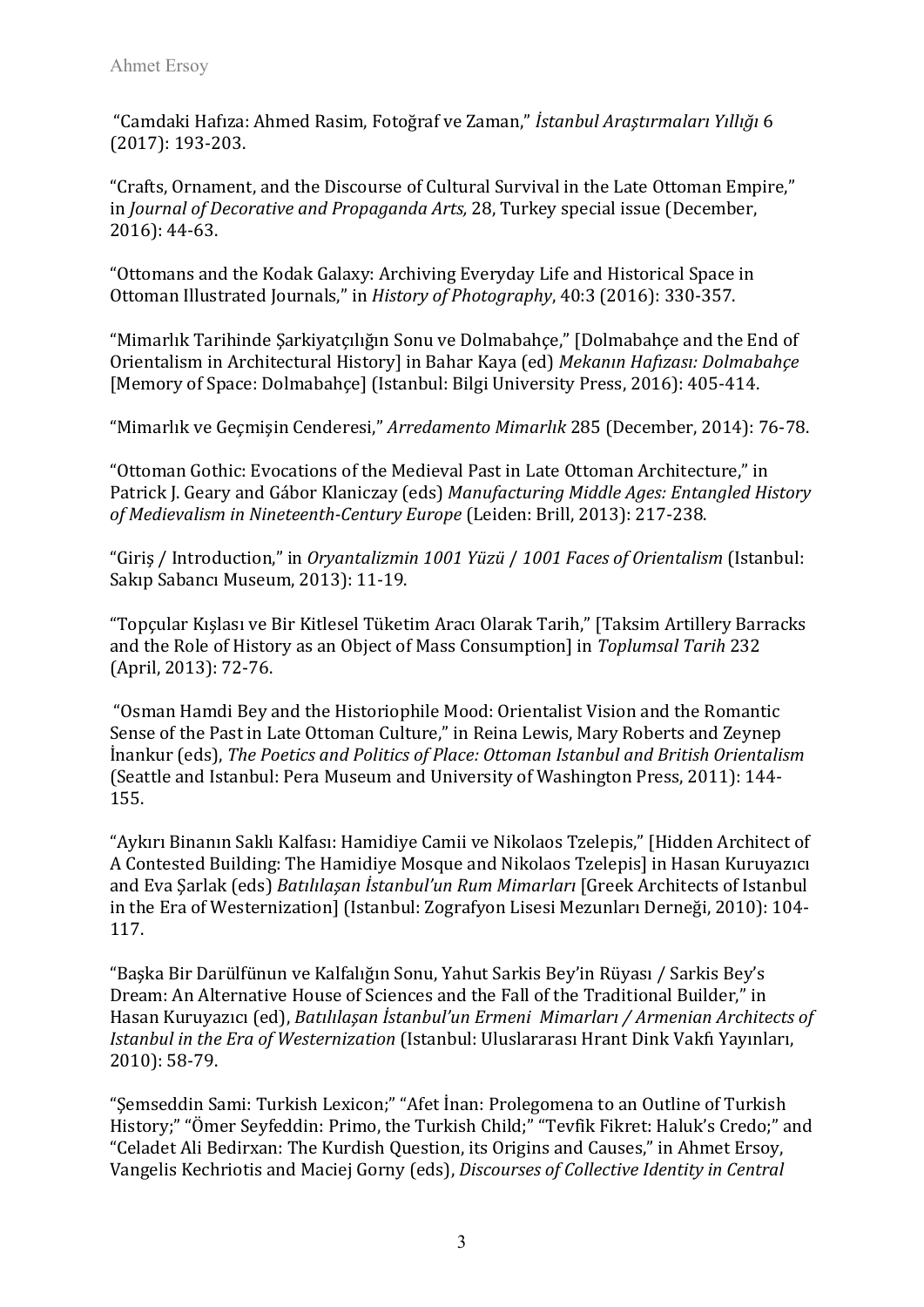*and Southeastern Europe (1775-1945): Texts and Commentaries*, vol. III / I (Budapest and New York: Central European University Press, 2010): 33-39; 54-61; 190-197; 309-311; 343-350.

"Ziya Gökalp: What is Turkism?;" "Halide Edib: The Turkish Ordeal;" "Yusuf Akçura: Three Types of Policy;" "Prince Sabahaddin: A Second Account on Individual Initiative and Decentralization;" and "Nazım Hikmet: The Legend of the National Militia," in Ahmet Ersoy, Vangelis Kechriotis and Maciej Gorny (eds), Discourses of Collective Identity in Central and Southeastern Europe (1775-1945): Texts and Commentaries, vol. III / I (Budapest and New York: Central European University Press, 2010): 109-116; 180-186; 218-226; 331-337; 468-474.

"Aesthetics of Colonial Association: The 'New Medina' of Casablanca," in Kumru Arapgirlioğlu and Emine Onaran İncirlioğlu (eds), *Barış'tan, Barış'la, Barış'a: Barış* (Ankara: Matsa, 2010).

"Melezliğe Övgü: Tanzimat Dönemi Osmanlı Kimlik Politikaları ve Mimarlık [In Praise of Hybridity: Architecture and Ottoman Politics of Identity in the Tanzimat Era]," in *Toplumsal Tarih* 189 (September, 2009): 62-67.

"XIX. Yüzyıl'da Osmanlı Mimarlık Tarihi ve Kuramsal Söylemin İnşası," [Architectural History and the Construction of Theoretical Discourse in the Nineteenth Century Ottoman Empire] in *Journal of Turkish Studies* – *In Memoriam Şinasi Tekin*, Vol. 31 / I, (Cambridge: Harvard University Press, 2007): 333-344.

"Architecture and the Search for Ottoman Origins in the Tanzimat Period," in *Muqarnas* 24 (2007): 79-102.

"Namık Kemal: *Ottoman History*;" "Osman Hamdi Bey: *Popular Costumes of Turkey in 1873*;" "Ahmed Midhat Efendi: *The Basis of Reform*;" "Namık Kemal: *Motherland, or Silistra*;" and "Mehmed Akif (Ersoy): *Hymn to Independence*," in Balázs Trenczényi and Mihal Kopaček (eds), *Discourses of Collective Identity in Central and Southeastern Europe (1775-1945): Texts and Commentaries*, vol. II, (Budapest and New York: Central European University Press, 2007): 94-100; 174-180; 291-296; 486-498.

"İbrahim Şinasi: *Odes*;" and "Mustafa Reşid Paşa: *The Gülhane Edict*," in Balázs Trenczényi and Mihal Kopaček (eds), *Discourses of Collective Identity in Central and Southeastern Europe (1775-1945): Texts and Commentaries*, vol. I, (Budapest and New York: Central European University Press, 2006): 188-193; 332-339.

"Istanbul," in John Merriman and Jay Winter (eds) *Europe 1789 to 1914: Encyclopedia of the Age of Industry and Empire*, vol. 3 (Detroit: Charles Scribner's Sons, 2006): 1186- 1191.

"Ottoman Modernization and the Politics of Cultural Representation in the Nineteenth Century" (in Greek, trans. Elektra Kostopoulou) in *To Istorika – Elefterotypia*, no: 286, 19 May 2005.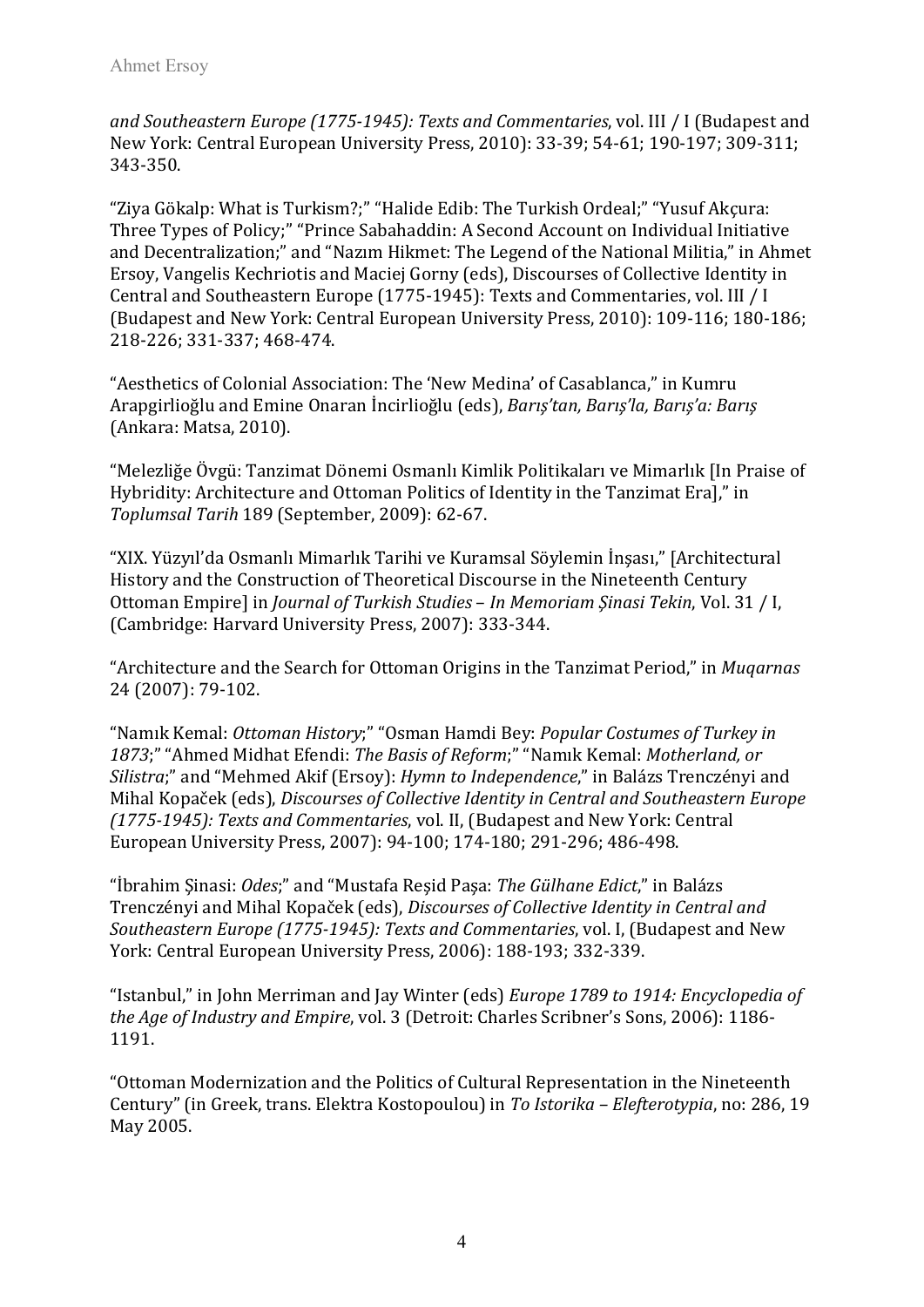"The Idea of Revival in Late Ottoman Architectural Discourse," in Rethinking and Reconstructing Modern Asian Architecture: Proceedings of the Fifth International mAAN Conference (Istanbul, 2005): 29-31.

"A Sartorial Tribute to Tanzimat Ottomanism: the Elbise-i Osmaniyye Album," in Muqarnas 20 (2003): 187-207.

"Şarklı Kimliğin Peşinde:" Osman Hamdi Bey ve Osmanlı Kültüründe Oryantalizm [In Search of Oriental Identity: Osman Hamdi Bey and Orientalism in Late Ottoman Culture]," in Toplumsal Tarih 119 (November, 2003): 84-89.

"Tanzimat Merceğinden Osmanlı Ahalisinin Resmi: Elbise-i Osmaniyye [The Ottoman Populace Through the Lense of the Tanzimat]," Introduction to 1873'de Türkiye'de Halk Giysileri - Elbise-i Osmaniyye [Reprint of Osman Hamdi Bey and Marie de Launay's Les Costumes populaires de la Turquie (Istanbul, 1873)], (Istanbul: Sabancı University Press, 1999): i-ii.

"The Usul-i Mi'mari-i 'Osmani: A Source of Revival in Ottoman Architecture," in Art Turc / Turkish Art – 10th International Congress of Turkish Art, Geneva 17-23 September 1995 (Geneva, 1999): 291-295.

### Book Reviews:

Review of Ali Behdad, *Camera Orientalis: Reflections on Photography of the Middle East*; and Stephen Sheehi, *The Arab Imago: A Social History of Portrait Photography*, in History of Photography, Vol. 41, no: 3 (August 2017): 311-315.

"Cosmopolitan Attachment: Pluralism and Civic Identity in Late Ottoman Cities." Review of Sibel Zandi-Sayek, Ottoman Izmir: The Rise of a Cosmopolitan Port (Minneapolis and London: University of Minnesota Press, 2012); and Biray Kolluoğlu and Meltem Toksöz (eds), Cities of the Mediterranean: From the Ottomans to the Present Day (New York and London: IB Tauris, 2010), in *Journal of Urban History*, vol. 41 (3): 521-525.

Review of Ali Cengizkan (ed.), Mimar Kemalettin ve Çağı: Mimarlık / Toplumsal Yaşam / Politika (Ankara: TMMOB Mimarlar Odası ve Vakıflar Genel Müdürlüğü, 2009); Afife Batur (ed.), İstanbul Vakıflar Bölge Müdürlüğü Mimar Kemaleddin Proje Kataloğu (Ankara: TMMOB Mimarlar Odası ve Vakıflar Genel Müdürlüğü, 2009); and Yıldırım Yavuz, İmparatorluktan Cumhuriyete Mimar Kemalettin, 1870-1927 (Ankara: TMMOB Mimarlar Odası ve Vakıflar Genel Müdürlüğü, 2009), in *Mimarlık*, 353 (May-June 2010): 13-15

Review of Wendy M. K. Shaw's, Possessors and Possessed: Museums, Archaeology and the Visualization of History in the Late Ottoman Empire (Berkeley, 2003), in *The Middle East Journal*, vol. 58, no. 1 (Winter 2004): 153-154.

Review of Sibel Bozdoğan's, Modernism and Nation Building: Turkish Architectural Culture in the Early Republic (Seattle, 2001), in *Mimarist* 21 (Summer 2003): 47-49.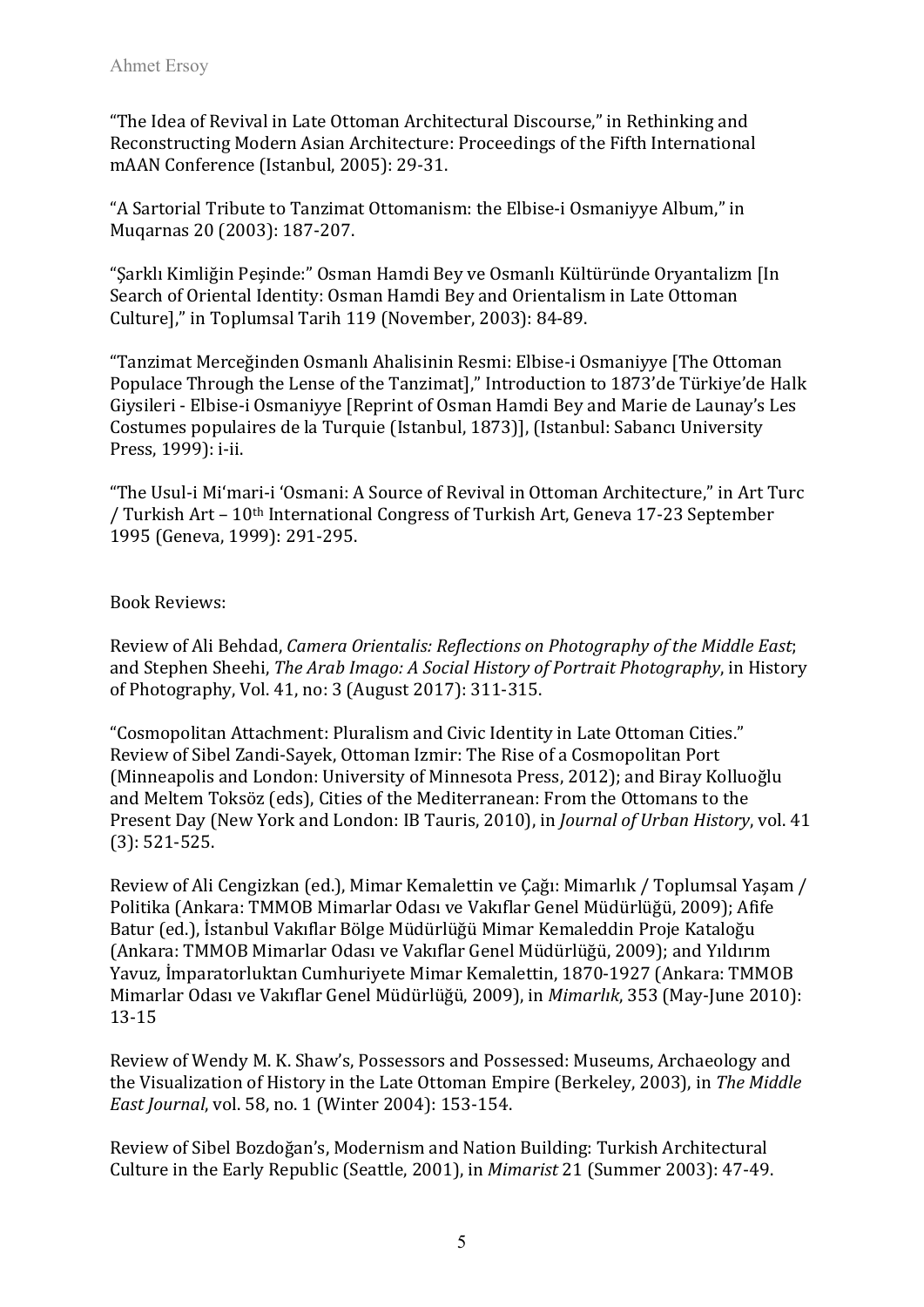Theses Supervised:

- Saygın Salgırlı, "Manners and Identity in Late Seventeenth-Century Istanbul," MA, Sabancı University, Graduate Program in History, 2003.
- Yavuz Sezer, "The Perception of Traditional Ottoman Domestic Architecture as a Category of Historic Heritage (1909-1931)," MA, Boğaziçi University, Department of History, 2005.
- Co-advisor with Işıl Baş: Serkan Delice, "The Construction of Masculinities in Orientalist Discourse: A Discussion of Lady Mary Wortley Montagu's *The Turkish Embassy Letters*," MA, Boğaziçi University, Cultural Studies Graduate Program, 2005.
- Fatma Selva Suman, "Questioning an Icon of Change: The Nuruosmaniye Complex and the Writing of Ottoman Architectural History," MA, Boğaziçi University, Department of History, 2007.
- Yalın Alpay, "A Glimpse into the First Racist Approach in the Ottoman Empire: The 'Scientific' Racism of Abdullah Cevdet," MA, Boğaziçi University, Department of History, 2007.
- Co-advisor with Cengiz Kırlı: Hakkı Başgüney, "Sinematek: Cinema and Political Debate in Turkey Between 1965-1980," MA, Boğaziçi University, Atatürk Institute, 2007.
- Co-advisor with Sevil Enginsoy (METU): Ümit Fırat Açıkgöz, "A Case in French Colonial Politics of Architecture and Urbanism: Antioch and Alexandretta During the Mandate," MA, METU, Graduate Program in Architectural History, 2008.
- Co-advisor with Namık Erkal (METU): Can Eyüp Çekiç, "*Savoir Vivre Cosmopolite*. Ahmed Midhat's *Avrupa Adab-ı Muaşereti yahud Alafranga*," MA, METU, Graduate Program in Architectural History, 2009.
- Gizem Tongo, "Painting, Artistic Patronage, and Criticism in the Public Sphere: A Study of the Ottoman Society of Painters, 1909-1918," MA, Boğaziçi University, Department of History, 2012.
- Fatma Tunç Yaşar, "The Predicament of *Alla Franca*: Visions of Proper Behavior in Late Ottoman Etiquette Literature," PhD, Boğaziçi University, Department of History, 2012.
- Yener Koç, "Bedirxan Pashazades: Power Relations and Nationalism (1878-1914)," MA, Boğaziçi University, Department of History, 2012.
- Başak Kilerci, "Ottoman Qajar Relations Through Photography: Mozaffar al-Din Shah's Istanbul Visit (1900)," MA, Boğaziçi University, Department of History, 2013.
- Günseli Gürel, "Into the Wild: Ottoman Photographic Excursions to Libya at the Turn of the Twentieth Century," MA, Boğaziçi University, Department of History, 2015.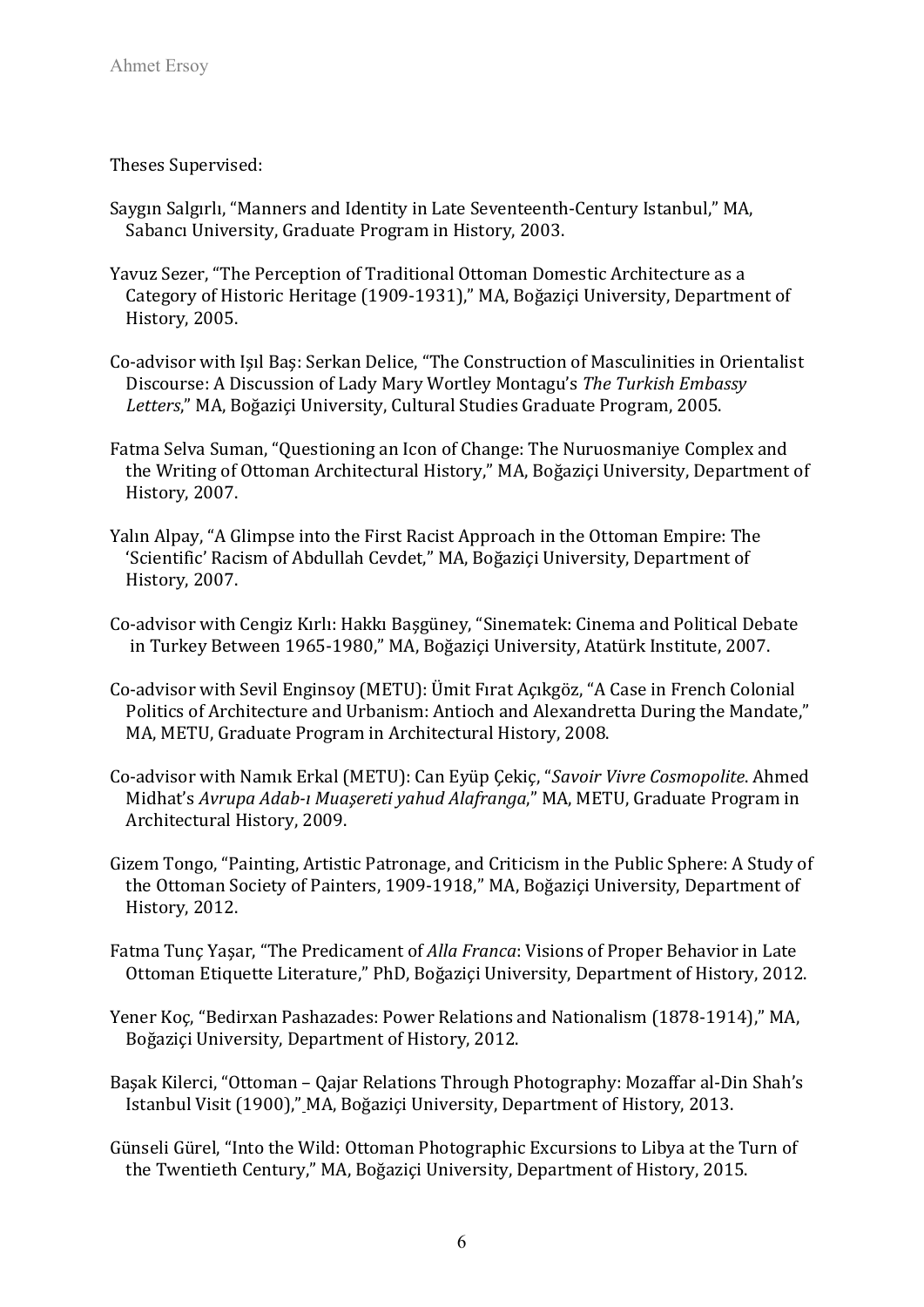- Beste Aytuğ, "Built Heritage, Culture, and the Nation: Ali Saim Ülgen (1913-1963)," MA, Boğaziçi University, Department of History, 2017.
- İrem Gülersönmez, "Catastrophe-Witnessing: Photography and the Deportation of Ottoman Armenians During the First World War," MA, Boğaziçi University, Department of History, 2018.
- Onur Atay, "The Visibility of Late Ottoman Rulers: The Ideological Transition of Urban Representation in Southern Arab Provinces," MA, Boğaziçi University, Department of History, 2019.
- Suna Kafadar, "Yedikule Lettuce as Urban Legend: Environmental Imaginary of Istanbul in the Early Twentieth Century," MA, Boğaziçi University, Department of History, 2019.
- Co-advisor with Günsel Renda (Koç University): Fatma Coşkuner, "On the Threshold of the Black Sea: Intersecting Discourses of Empire and Identity in Ivan Konstantinovich Aivazovsky's Paintings," PhD, Koç University, Department of Art History and Archaeology, 2019.

### Experience in Academic Administration:

Department Vice-Chair (2004-2007, and current)

Administrative Board – The Institute for Graduate Studies in Social Sciences (2008- 2009)

History Department Erasmus and Exchange Coordinator (2011-2014)

### Exhibitions:

Advisor, "Mihri: A Migrant Painter of Modern Times / Mihri: Modern Zamanların Göçebe Ressamı," SALT Galata (March 7 – June 9, 2019).

Co-curator with Bahattin Öztuncay and Deniz Türker, "Ottoman Arcadia: The Hamidian Expedition to the Land of Tribal Roots (1886)" Koç University Research Center for Anatolian Civilizations / ANAMED (May 2018 – January 2019).

Co-curator with Lorans Tanatar Baruh and Aslı Can Üner, "Modern Türkiye'nin Osmanlı Mirasını Keşfi: Ali Saim Ülgen Arşivi / Modern Turkey's Discovery of the Ottoman Heritage: The Ali Saim Ülgen Archive," Open Archive Exhibit, SALT Galata (February 8 – April 7, 2013).

Advisor, "Oryantalizmin 1001 Yüzü / 1001 Faces of Orientalism," Sabancı Museum, Istanbul (April 26 – August 11, 2013).